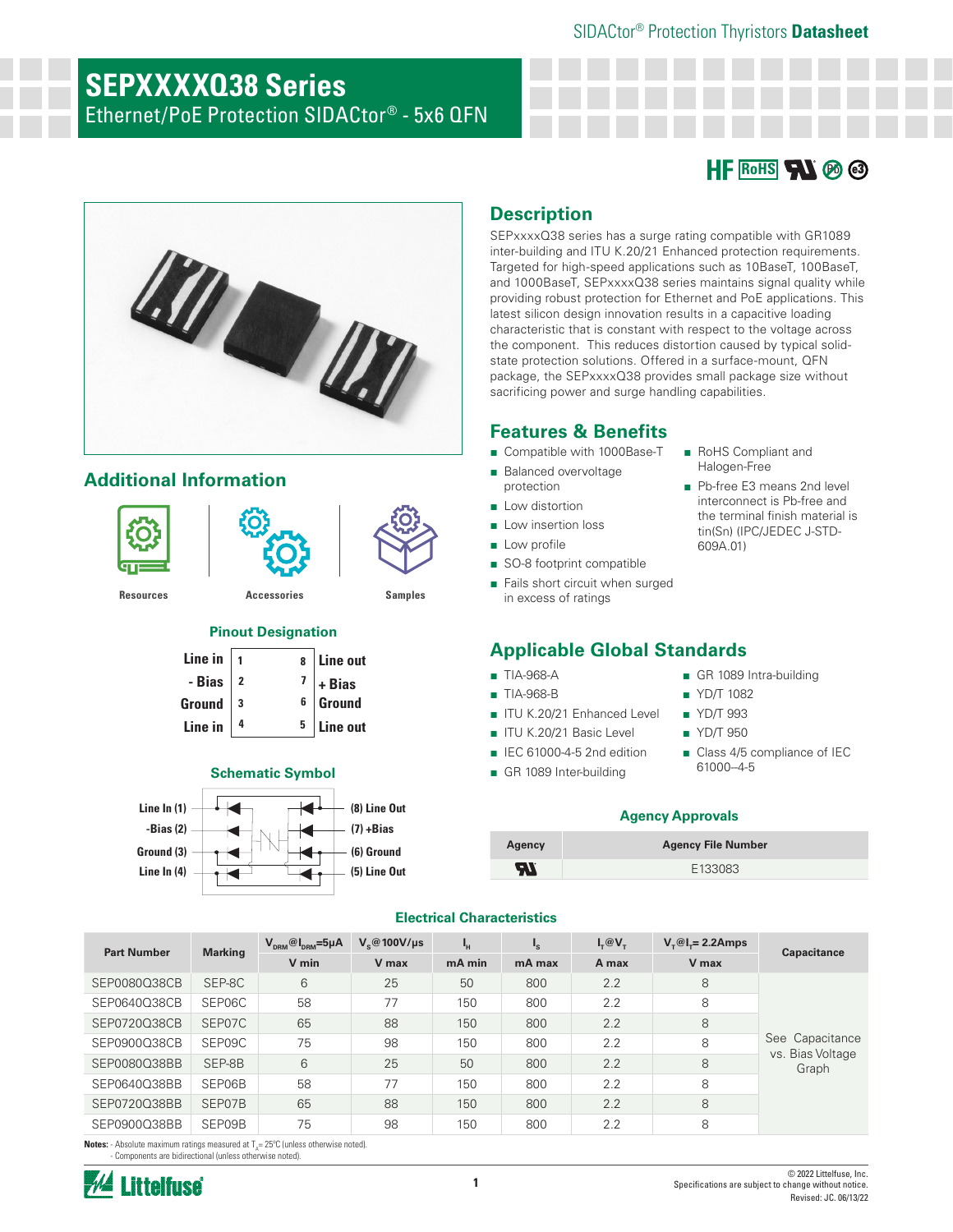# **SEPXXXXQ38 Series**

Ethernet/PoE Protection SIDACtor® - 5x6 QFN

#### **50/60 Hz Ratings**

| <b>Parameter Name</b>                                                 | <b>Test Conditions</b> | Value | <b>Units</b> |
|-----------------------------------------------------------------------|------------------------|-------|--------------|
|                                                                       | 0.5s                   | 6.5   |              |
| I <sub>TSM</sub> Maximum non-repetitive on-state current,<br>50/60 Hz | 1s                     | 4.6   |              |
|                                                                       | 2s                     | 3.4   |              |
|                                                                       | 5s                     | 2.3   |              |
|                                                                       | 30 <sub>s</sub>        | 1.3   |              |
|                                                                       | 900s                   |       |              |

#### **Surge Ratings**

|               |             | "TSM                        |                |                |                      |
|---------------|-------------|-----------------------------|----------------|----------------|----------------------|
| <b>Series</b> | $2x10\mu s$ | $1.2/50 \mu s - 8/20 \mu s$ | 10/700-5/310µs | $10x1000\mu s$ | $600V_{RMS}$ 1 cycle |
|               | A min       | A min                       | A min          | A min          | A <sub>RMS</sub>     |
| В             | 250         | 250                         | 100            | 80             | 30                   |
|               | 500         | 430                         | 200            | 100            | 30                   |

#### **Notes:**

- Peak pulse current rating (I<sub>pp</sub>) is repetitive and guaranteed for the life of the product as long as it returns to 25C° between surges<br>- I<sub>pp</sub> ratings applicable over temperature range of -40°C to +85°C<br>- The components

#### **Thermal Considerations**

| Package | <b>Symbol</b>    | <b>Parameter</b>                        | Value           | Unit    |
|---------|------------------|-----------------------------------------|-----------------|---------|
|         |                  | Junction Temperature                    | $-40$ to $+150$ | $\circ$ |
|         | ' STG            | Storage Temperature Range               | $-40$ to $+150$ | $\circ$ |
| 5x6 QFN | R <sub>eja</sub> | Thermal Resistance: Junction to Ambient | 100             | °C/W    |

#### **V-I Characteristics**



#### **Capacitance vs. Bias Voltage\***



 $*$  Bias voltage must be lower than  $V_{DRM}$ 

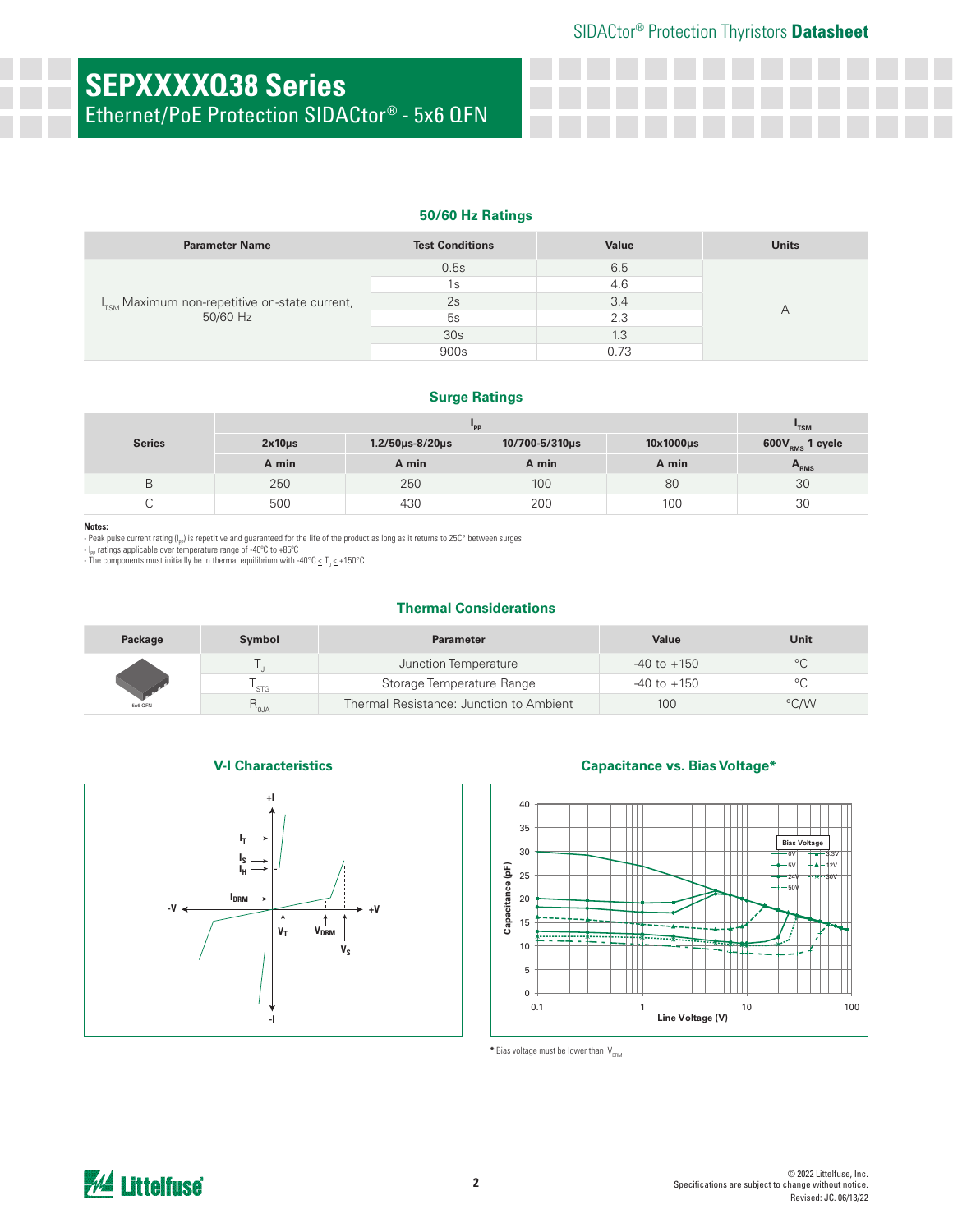# **SEPXXXXQ38 Series**

Ethernet/PoE Protection SIDACtor® - 5x6 QFN





#### **Soldering Parameters**

| <b>Reflow Condition</b>                  |                                                   | Pb-Free assembly |  |
|------------------------------------------|---------------------------------------------------|------------------|--|
|                                          | - Temperature Min $(T_{s(min)})$                  | $+150^{\circ}$ C |  |
| <b>Pre Heat</b>                          | - Temperature Max $(T_{\text{s(max)}})$           | $+200^{\circ}$ C |  |
|                                          | - Time (Min to Max) (t)                           | 60-180 secs.     |  |
|                                          | Average ramp up rate (Liquidus Temp (T,) to peak) | 3°C/sec. Max.    |  |
| $T_{S(max)}$ to $T_{L}$ - Ramp-up Rate   |                                                   | 3°C/sec. Max.    |  |
| <b>Reflow</b>                            | - Temperature (T <sub>1</sub> ) (Liquidus)        | $+217^{\circ}$ C |  |
|                                          | - Temperature (t,)                                | 60-150 secs.     |  |
| Peak Temp (T <sub>D</sub> )              |                                                   | $+260(+0/-5)$ °C |  |
|                                          | Time within 5°C of actual Peak Temp (t)           | 30 secs. Max.    |  |
| <b>Ramp-down Rate</b>                    |                                                   | 6°C/sec. Max.    |  |
| Time 25°C to Peak Temp (T <sub>a</sub> ) |                                                   | 8 min. Max.      |  |
| Do not exceed                            |                                                   | $+260^{\circ}$ C |  |

| <b>Lead Material</b>   | Copper Alloy                                                       |
|------------------------|--------------------------------------------------------------------|
| <b>Terminal Finish</b> | 100% Matte-Tin Plated                                              |
| <b>Body Material</b>   | UL Recognized epoxy meeting flammability<br>classification UL94-V0 |



#### **Physical Specifications Environmental Specifications**

| <b>High Temp Voltage</b><br><b>Blocking</b> | 80% Rated V <sub>DRM</sub> (V <sub>AC</sub> Peak) +125°C or +150°C, 504<br>or 1008 hrs. MIL-STD-750 (Method 1040) JEDEC,<br>JESD22-A-101 |
|---------------------------------------------|------------------------------------------------------------------------------------------------------------------------------------------|
| <b>Temp Cycling</b>                         | -65°C to +150°C, 15 min. dwell, 10 up to 100<br>cycles. MIL-STD-750 (Method 1051) EIA/JEDEC,<br>JESD22-A104                              |
| <b>Biased Temp &amp;</b><br><b>Humidity</b> | 52 V <sub>pc</sub> (+85°C) 85%RH, 504 up to 1008 hrs. EIA/<br>JEDEC, JESD22-A-101                                                        |
| <b>High Temp Storage</b>                    | +150°C 1008 hrs. MIL-STD-750 (Method 1031)<br>JEDEC, JESD22-A-101                                                                        |
| <b>Low Temp Storage</b>                     | $-65^{\circ}$ C, 1008 hrs.                                                                                                               |
| <b>Thermal Shock</b>                        | 0°C to +100°C, 5 min. dwell, 10 sec. transfer,<br>10 cycles. MIL-STD-750 (Method 1056) JEDEC,<br>JESD22-A-106                            |
| <b>Resistance to Solder</b><br>Heat         | +260°C, 30 secs. MIL-STD-750 (Method 2031)                                                                                               |
| <b>Moisture Sensitivity</b><br>Level        | 85%RH, $+85^{\circ}$ C, 168 hrs., 3 reflow cycles ( $+260^{\circ}$ C<br>Peak). JEDEC-J-STD-020, Level 1                                  |

## *M* Littelfuse®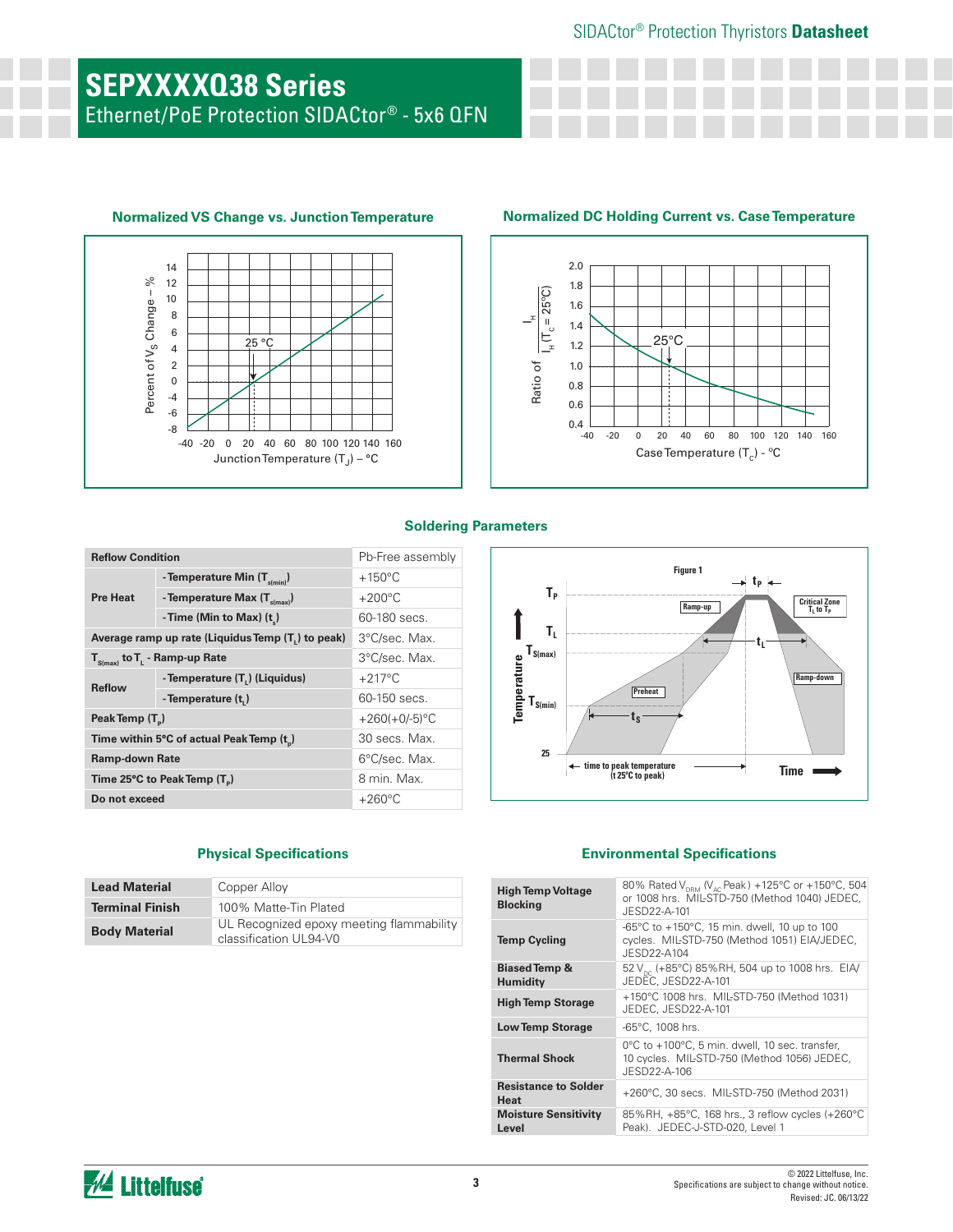#### SIDACtor® Protection Thyristors **Datasheet**

**Inches Millimeters Min Max Min Max**

**A** 0.187 0.207 4.745 5.253 **B** 0.226 0.246 5.745 6.253 **C** 0.054 0.064 1.374 1.628 **D** 0.165 0.171 4.199 4.351 **E** 0.027 0.033 0.686 0.838 **F** 0.011 0.017 0.279 0.432 **G** 0.047 0.053 1.194 1.346 **H** 0.032 0.038 0.800 0.953 **I** 0.027 0.033 0.686 0.838 **J** 0.100 0.106 2.540 2.692 **K** 0.027 0.033 0.686 0.838 **L** 0.015 0.021 0.381 0.533

**Part Marking**

## **SEPXXXXQ38 Series**

Ethernet/PoE Protection SIDACtor® - 5x6 QFN



**Dimension**



| <b>Fait INUMIDEMIN</b>             |                        | <b>Fait Mainlily</b>                                                                 |
|------------------------------------|------------------------|--------------------------------------------------------------------------------------|
| <b>SEP xxx 0 Q38 C B</b>           |                        |                                                                                      |
| <b>TYPE</b>                        | <b>BIASED</b>          | XXXXXX <sup>-</sup> Part Marking Code<br>(Refer to Electrical Characteristics Table) |
| <b>SIDACtor Ethernet Protector</b> | $I_{\text{pp}}$ RATING | Date Code<br><b>XXXXX</b>                                                            |
| <b>MEDIAN VOLTAGE</b>              |                        |                                                                                      |
| <b>CONSTRUCTION VARIABLE</b>       | <b>PACKAGE</b>         |                                                                                      |
|                                    |                        |                                                                                      |

#### **Packing Options**

| Package Type | <b>Description</b>        | Quantity | <b>Added Suffix</b> | <b>Industry Standard</b> |
|--------------|---------------------------|----------|---------------------|--------------------------|
| Q38          | 5x6x1.5 QFN Tape and Reel | 4.000    | N/A                 | $EIA-481-D$              |